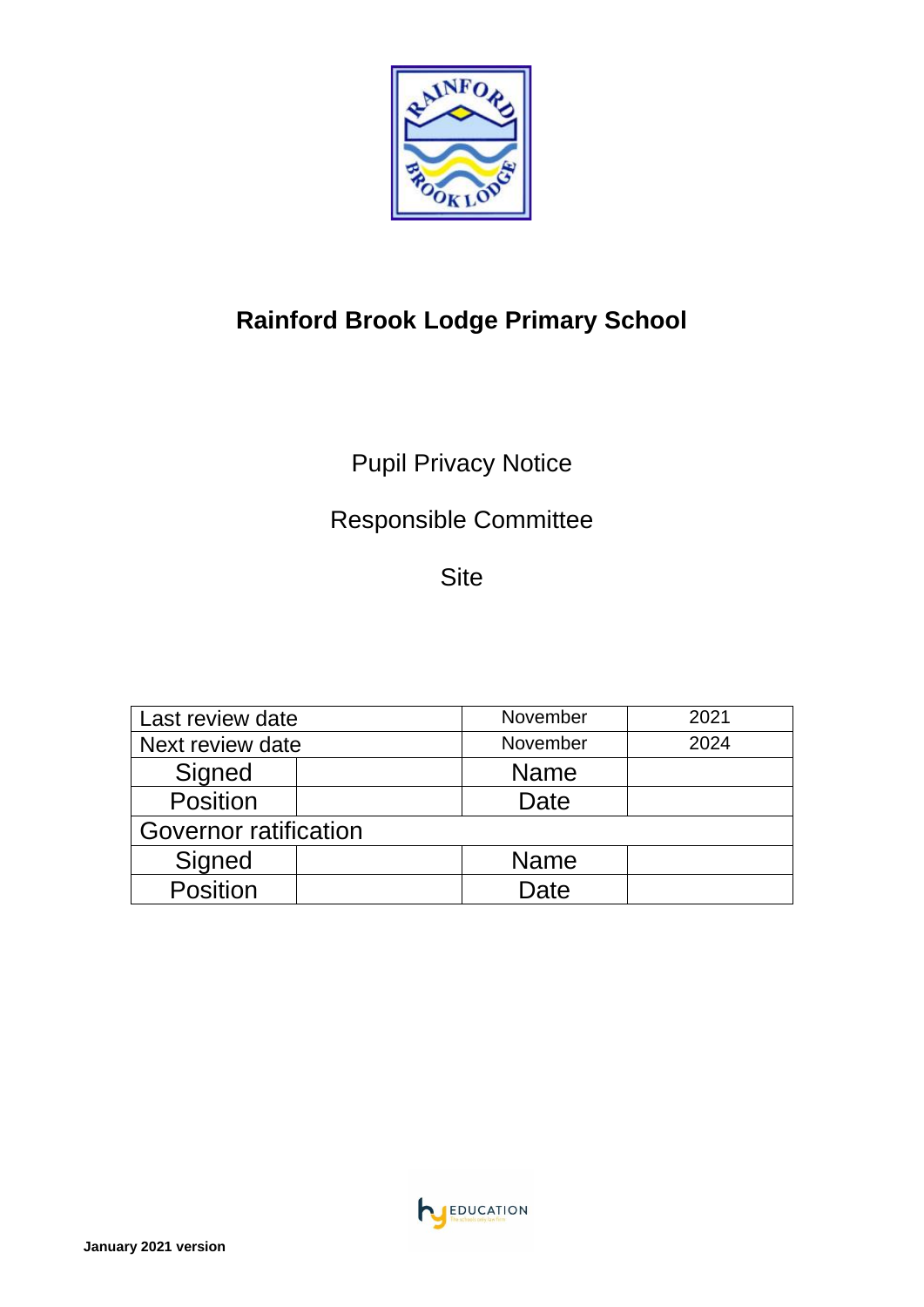## **PRIVACY NOTICE RELATING TO PUPIL INFORMATION**

## **What is the purpose of this Notice?**

This is our school's Privacy Notice which is intended to provide you with information about how and why we process pupil information. It is also intended to provide you with other information which is required under the General Data Protection Regulation (GDPR) and the Data Protection Act 2018 (DPA). The GDPR and DPA contain the key laws relating to data protection.

It is important to the school, and a legal requirement, that we are transparent about how we process pupil information. As a school that processes pupil information, we are known as a "data controller". This means that we collect and use personal information for specified purposes which this Privacy Notice has been designed to tell you about.

#### **The Data Protection Officer**

The school has an appointed Data Protection Officer (DPO), HY Education, who can be contacted in writing at HY Education, 3 Reed House, Hunters Lane, Rochdale, OL16 1YL or by telephone on 0161 543 8884 or by email [\(DPO@wearehy.com\)](mailto:DPO@wearehy.com). The DPO is responsible for dealing with data protection issues within the school and you can contact the DPO should you wish to discuss any issues or concerns that you have about data protection.

#### **What categories of pupil information do we collect?**

The types of pupil information that we collect include:

- Pupil names, unique pupil numbers, contact details including emergency contacts
- Characteristics such as ethnicity, language, religion
- Free school meal and pupil premium eligibility
- Medical information and dietary requirements
- Admissions information
- Attendance information
- Information relating to pupil exclusion and behaviour
- Attainment records and assessment results
- Reported accidents
- Safeguarding information
- Special educational needs information
- Photographs

We may also receive some information from our Local Authority, other schools and the DfE.

#### **What is the purpose of us collecting and using pupil information?**

The purposes for which the school collects personal information are as follows:-

- To provide appropriate pastoral care
- Census reporting
- To provide free school meals
- To support children with medical conditions, allergies and SEN
- To manage admissions
- To monitor attendance
- To manage exclusions and behaviour
- For assessment and examination purposes
- For health and safety purposes
- To address safeguarding concerns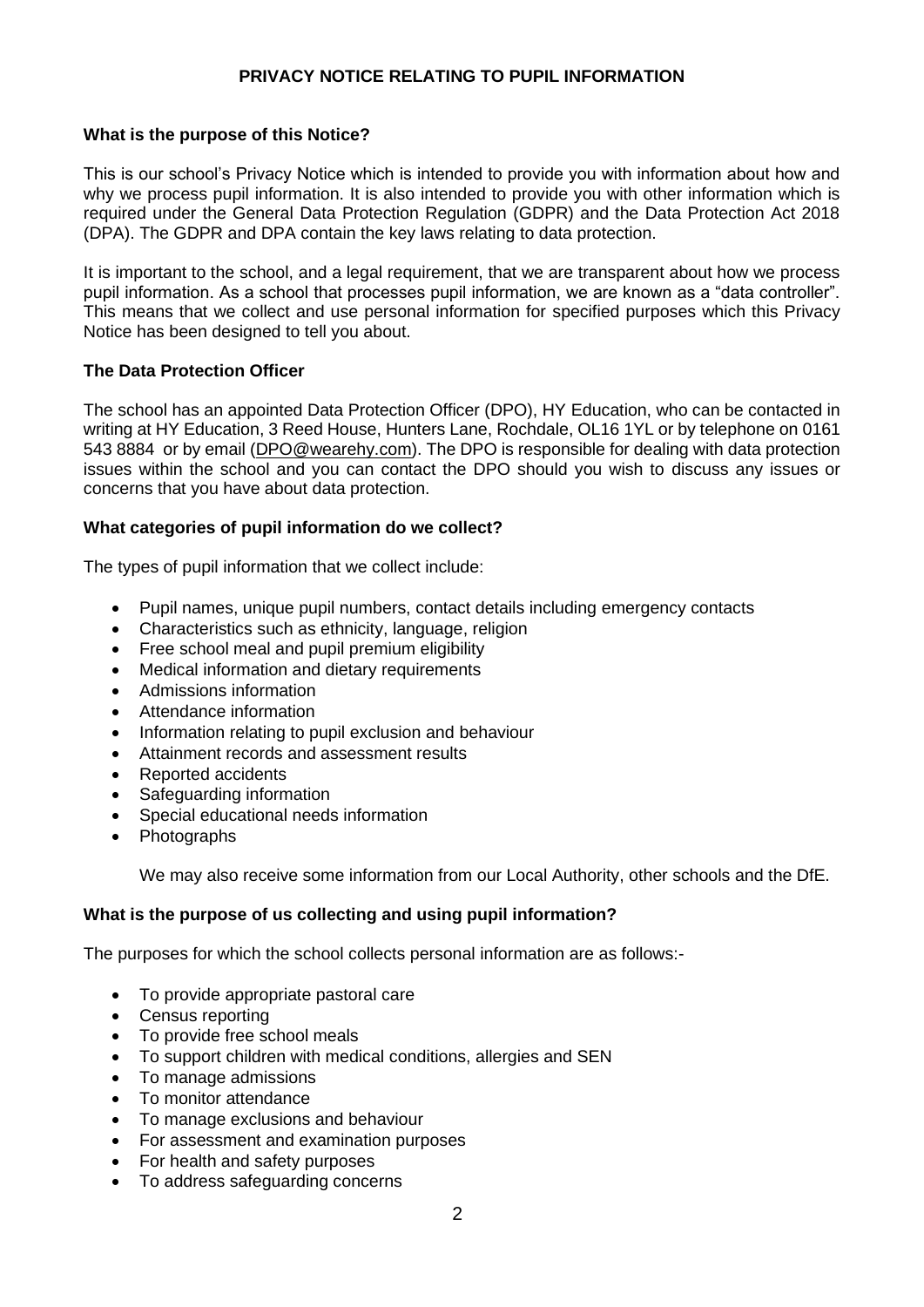- To promote the school and celebrate educational achievement
- To allow cashless payments to be made

## **Why is it lawful to collect this pupil information?**

As a school, we are subject to a wide range of laws which we must comply with to further pupil education and to safeguard their well-being. To comply with these laws, we only process personal information as far as is necessary to meet those obligations. We also process some of the information described in this privacy notice to carry out public tasks vested in us to effectively manage the school.

In limited circumstances, we will obtain your consent; for example, if we want to place photographs of pupils on our website, in the newspaper or on social media. Even if you consent to us collecting and using personal information, you have a right to withdraw your consent at any time.

Some types of pupil information are regarded as more sensitive under the GDPR and referred to as being a 'special category' of personal information. This could include information which we collect for safeguarding or SEN purposes. Where we process this type of personal information, it will often be processed for reasons of substantial public interest such as safeguarding or to comply with statutory requirements.

#### **Withdrawal of consent**

Where we are processing your personal data with your consent, you have the right to withdraw your consent at any time. If you change your mind, or you are unhappy with our use of your personal data, please let us know by contacting **the headteacher**

## **Who will we share pupil information with?**

Those who we may share pupil information with include the following:-

- Our local authority
- The Department for Education (DfE)
- Other education providers
- School nurse service
- Multi-agency partners
- Professional advisors
- Careers service providers
- Service providers who provide learning platforms, IT and communication tools

## **The Department for Education**

The Department for Education (DfE) collects personal data from educational settings and local authorities via various statutory collections. We are required to share information with the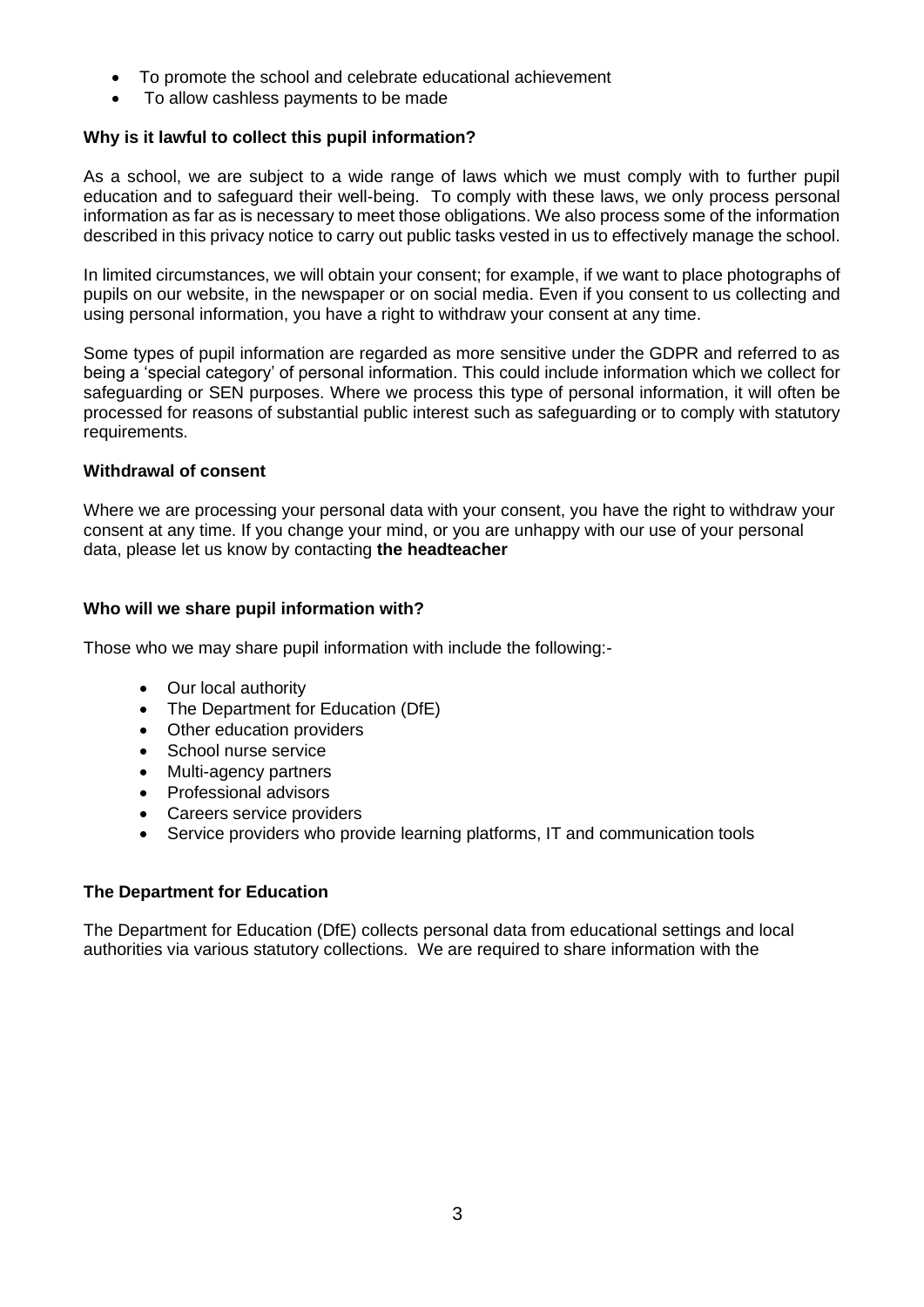Department for Education (DfE) either directly or via our local authority for the purpose of those data collections, under:

Section 3 of The Education (Information About Individual Pupils) (England) Regulations 2013.

All data is transferred securely and held by DfE under a combination of software and hardware controls, which meet the current government security policy framework.

For more information, please see 'How Government uses your data' section.

#### **Local Authorities**

We may be required to share information about our pupils with the local authority to ensure that they can conduct their statutory duties under the Schools Admission Code, including conducting Fair Access Panels.

#### **How long will we hold pupil information for?**

We will hold pupil information for a period of time specified by law and as detailed within our retention policy. For more information, please contact the DPO.

#### **Requesting access to your personal data**

Under data protection legislation, parents and pupils have the right to request access to information about them that we hold. To make a request for your personal information, or be given access to your child's educational record, please contact the headteacher

You also have the right to:

- Object to processing of personal data that is likely to cause, or is causing, damage or distress;
- Prevent processing for the purpose of direct marketing
- Object to decisions being taken by automated means
- In certain circumstances, have inaccurate personal data rectified, blocked, erased or destroyed and
- Claim compensation for damages caused by a breach of the Data Protection Regulations

#### **Making a complaint**

If you have a concern about the way we are collecting or using your personal data, you should raise your concern with the Data Protection Officer in the first instance or directly to the Information Commissioner's Office at<https://ico.org.uk/concerns>

#### **Last updated**

We may need to update this privacy notice periodically so we recommend that you revisit this information from time to time. This version was last updated in **September 2021**

#### **How Government uses your data**

The pupil data that we lawfully share with the DfE through data collections: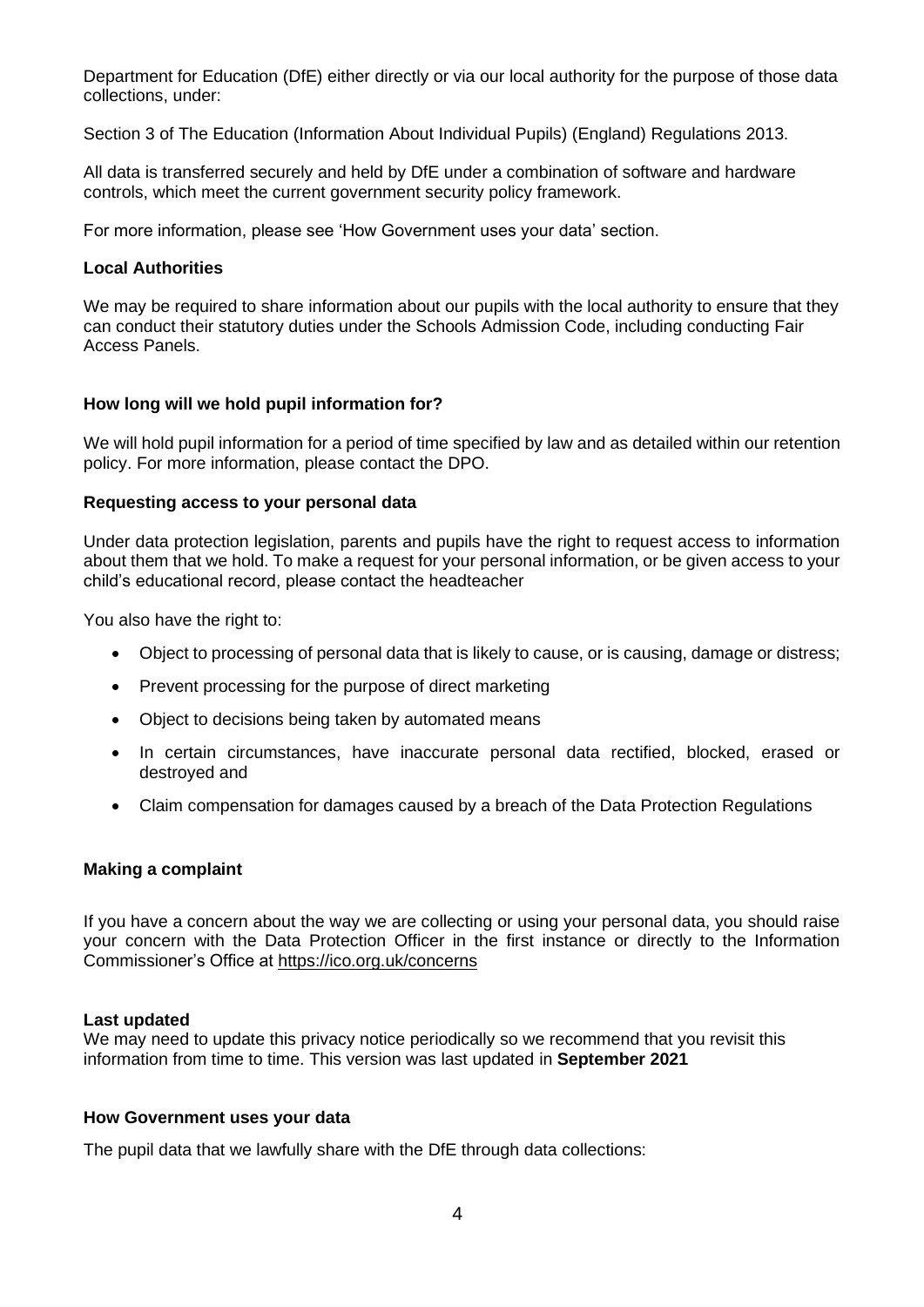- underpins school funding, which is calculated based upon the numbers of children and their characteristics in each school.
- informs 'short term' education policy monitoring and school accountability and intervention (for example, school GCSE results or Pupil Progress measures).
- supports 'longer term' research and monitoring of educational policy (for example how certain subject choices go on to affect education or earnings beyond school)

## **Data collection requirements**

To find out more about the data collection requirements placed on us by the Department for Education (for example; via the school census) go to [https://www.gov.uk/education/data-collection](https://www.gov.uk/education/data-collection-and-censuses-for-schools)[and-censuses-for-schools](https://www.gov.uk/education/data-collection-and-censuses-for-schools)

# **The National Pupil Database (NPD)**

Much of the data about pupils in England goes on to be held in the National Pupil Database (NPD).

The NPD is owned and managed by the Department for Education and contains information about pupils in schools in England. It provides invaluable evidence on educational performance to inform independent research, as well as studies commissioned by the department.

It is held in electronic format for statistical purposes. This information is securely collected from a range of sources including schools, local authorities and awarding bodies.

To find out more about the NPD, go to [https://www.gov.uk/government/publications/national-pupil](https://www.gov.uk/government/publications/national-pupil-database-user-guide-and-supporting-information)[database-user-guide-and-supporting-information](https://www.gov.uk/government/publications/national-pupil-database-user-guide-and-supporting-information)

## **Sharing by the Department**

The law allows the Department to share pupils' personal data with certain third parties, including:

- schools
- local authorities
- researchers
- organisations connected with promoting the education or wellbeing of children in England
- other government departments and agencies
- organisations fighting or identifying crime

For more information about the Department's NPD data sharing process, please visit:

<https://www.gov.uk/data-protection-how-we-collect-and-share-research-data>

Organisations fighting or identifying crime may use their legal powers to contact DfE to request access to individual level information relevant to detecting that crime. Whilst numbers fluctuate slightly over time, DfE typically supplies data on around 600 pupils per year to the Home Office and roughly 1 per year to the Police.

For information about which organisations the Department has provided pupil information, (and for which project) or to access a monthly breakdown of data share volumes with Home Office and the Police please visit the following website: [https://www.gov.uk/government/publications/dfe-external](https://www.gov.uk/government/publications/dfe-external-data-shares)[data-shares](https://www.gov.uk/government/publications/dfe-external-data-shares)

## **How to find out what personal information DfE hold about you**

Under the terms of the Data Protection Act 2018, you are entitled to ask the Department:

• if they are processing your personal data